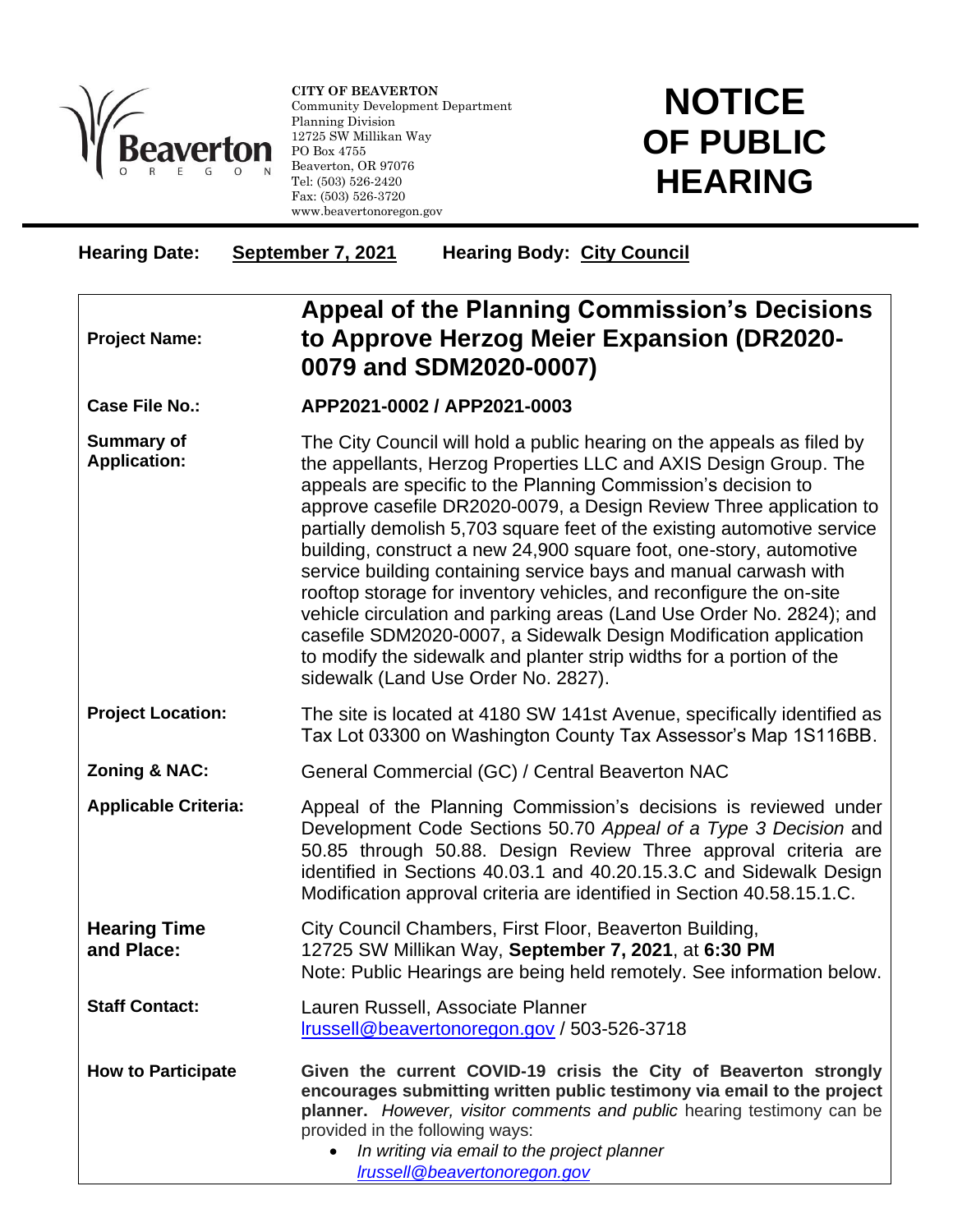|           | • In writing via mail to project planner to PO Box 4755, Beaverton, OR |
|-----------|------------------------------------------------------------------------|
|           | 97076                                                                  |
| $\bullet$ | In person on a video link. The City Council Meeting can be viewed      |
|           | and participated in via video meeting. Information on joining the      |
|           | meeting is located at the following website.                           |
|           | https://www.beavertonoregon.gov/268/Agendas-Minutes                    |

*NOTE: The City of Beaverton has declared a State of Emergency due to COVID-19 and the Community Development Division is closed to the public until further notice. The Community Development Department is evaluating temporary changes to processes and procedures to respond appropriately to the COVID-19 State of Emergency, and is committed to ensuring that the land use review process continues to fulfill the requirements of state and local law while protecting the health and wellbeing of the community.*

Pursuant to Section 50.88 of the Beaverton Development Code, written comments or exhibits submitted prior to the hearing in order to be submitted by staff at the hearing must be received by the City Recorder or project planner no later than 4:30 p.m. on the day of the scheduled hearing. To be made a part of the written staff report, correspondence needs to be received by **August 20, 2021**. All written testimony provided prior to the meeting will be provided to City Council prior to their decision. Please reference the Case File Number and Project Name in your written comments. Comments are encouraged be provided comment via email to [lrussell@beavertonoregon.gov.](mailto:lrussell@beavertonoregon.gov)

A copy of all documents and evidence submitted by or on behalf of the applicant and/or appellant and applicable review criteria, are available for inspection. Please contact the project planner for more information or to view documents electronically. A copy of the staff report will be available for inspection at no cost at least seven (7) calendar days before the hearing. A copy of any or all materials will be provided at a reasonable cost. A copy of the staff report may also be viewed online at: [www.beavertonoregon.gov/DevelopmentProjects](http://www.beavertonoregon.gov/DevelopmentProjects)

Staff strongly encourages you to participate in the public process by reviewing documents online and viewing the public meeting at [https://www.beavertonoregon.gov/291/Agendas-Minutes.](https://www.beavertonoregon.gov/291/Agendas-Minutes) If you do not have the technology to view documents, watch, or participate in the meeting, please contact the project planner for additional support.

The City Council shall conduct hearings in accordance with adopted rules of procedure and shall make a decision on the development application after the hearing closes. Failure to raise an issue in a hearing, by testifying in person or by letter, or failure to provide statements or evidence with sufficient specificity to afford the decision making authority an opportunity to respond to such issue, precludes appeal to the Land Use Board of Appeals on the issue. The decision by the City Council is the final City decision on the subject application for DI2020-0002 Holman's Director's Interpretation.

Pursuant to Section 50.70.5 of the Development Code, the appeal hearing shall be *de novo*, which means any new evidence and arguments can be introduced in writing, orally, or both. A *de novo* hearing does not limit participation to those who participated in the initial public testimony process. The Planning Commission's decisions are part of the record. The City Council may affirm those decision, modify them, or adopt its own decisions based on its findings as to the relevant criteria for decision.

*Accessibility information: This information can be made available in large print or audio tape upon request. Assistive listening devices, sign language interpreters, or qualified bilingual interpreters can be made available at any public meeting or program with 72 hours advance notice. To request these services, contact Lauren Russell by calling 711-503-526-3718 or email [lrussell@beavertonoregon.gov.](mailto:lrussell@beavertonoregon.gov)*